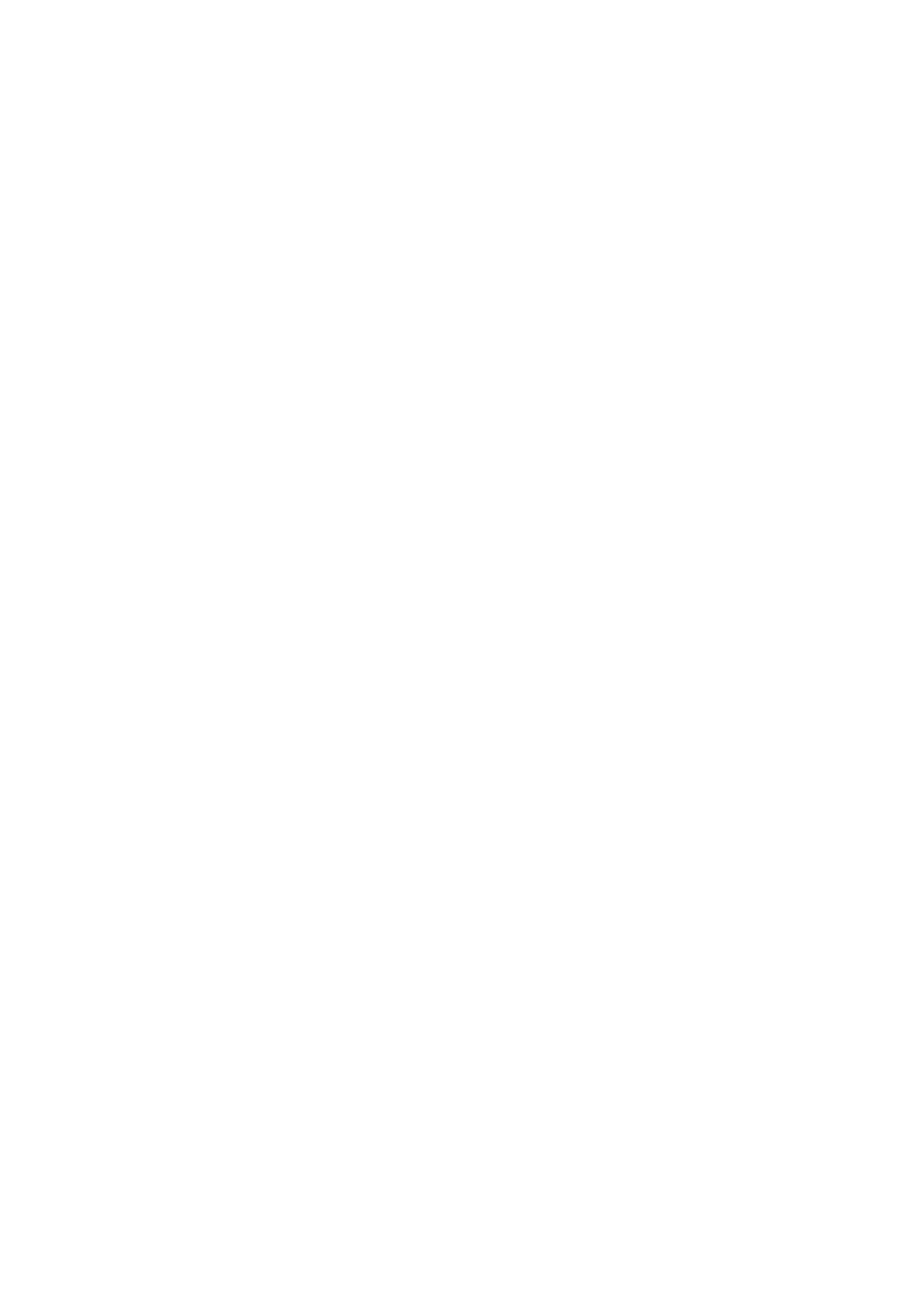

#### **1 Apologies**

There were no apologies.

#### **2 Declaration of Interest**

There were no declarations of interest.

#### **3 Confirmation of Minutes**

Resolution number IMSB/2020/6

MOVED by IMSB Member T Henare, seconded by IMSB Member L Ngamane:

That the Independent Māori Statutory Board:

a) confirm the ordinary minutes of its meeting, held on Monday, 6 April 2020, including the confidential section, as a true and correct record.

**CARRIED**

#### **4 Extraordinary Business**

There was no extraordinary business.

### **5 Procedural motion to exclude the public**

Resolution number IMSB/2020/7

MOVED by IMSB Member K Wilson, seconded by IMSB Member T Kake:

That the Independent Māori Statutory Board:

- a) exclude the public from the following part(s) of the proceedings of this meeting.
- b) agree that <<ENTER NAME, TITLE OF PERSON>> be permitted to remain for Confidential Item <<CONFIDENTIAL ITEM NO.>>:<<ITEM TITLE>> after the public has been excluded, because of their knowledge of <<SPECIFY>>, which will help the Independent Māori Statutory Board in its decision-making.

The general subject of each matter to be considered while the public is excluded, the reason for passing this resolution in relation to each matter, and the specific grounds under section 48(1) of the Local Government Official Information and Meetings Act 1987 for the passing of this resolution follows.

This resolution is made in reliance on section 48(1)(a) of the Local Government Official Information and Meetings Act 1987 and the particular interest or interests protected by section 6 or section 7 of that Act which would be prejudiced by the holding of the whole or relevant part of the proceedings of the meeting in public, as follows:

| Reason for passing this resolution<br>in relation to each matter                                                                                                                   | Particular interest(s) protected<br>(where applicable)                                                                                                                             | Ground(s) under section 48(1) for<br>the passing of this resolution                                                             |  |  |
|------------------------------------------------------------------------------------------------------------------------------------------------------------------------------------|------------------------------------------------------------------------------------------------------------------------------------------------------------------------------------|---------------------------------------------------------------------------------------------------------------------------------|--|--|
| The public conduct of the part of<br>the meeting would be likely to result<br>in the disclosure of information for<br>which good reason for withholding<br>exists under section 7. | $s7(2)(f)(ii)$ - The withholding of the<br>information is necessary to<br>maintain the effective conduct of<br>public affairs through the protection<br>of such members, officers, | s48(1)(a)<br>The public conduct of the part of<br>the meeting would be likely to result<br>in the disclosure of information for |  |  |

## **C1 Draft Funding Agreement 2020/21 Report**